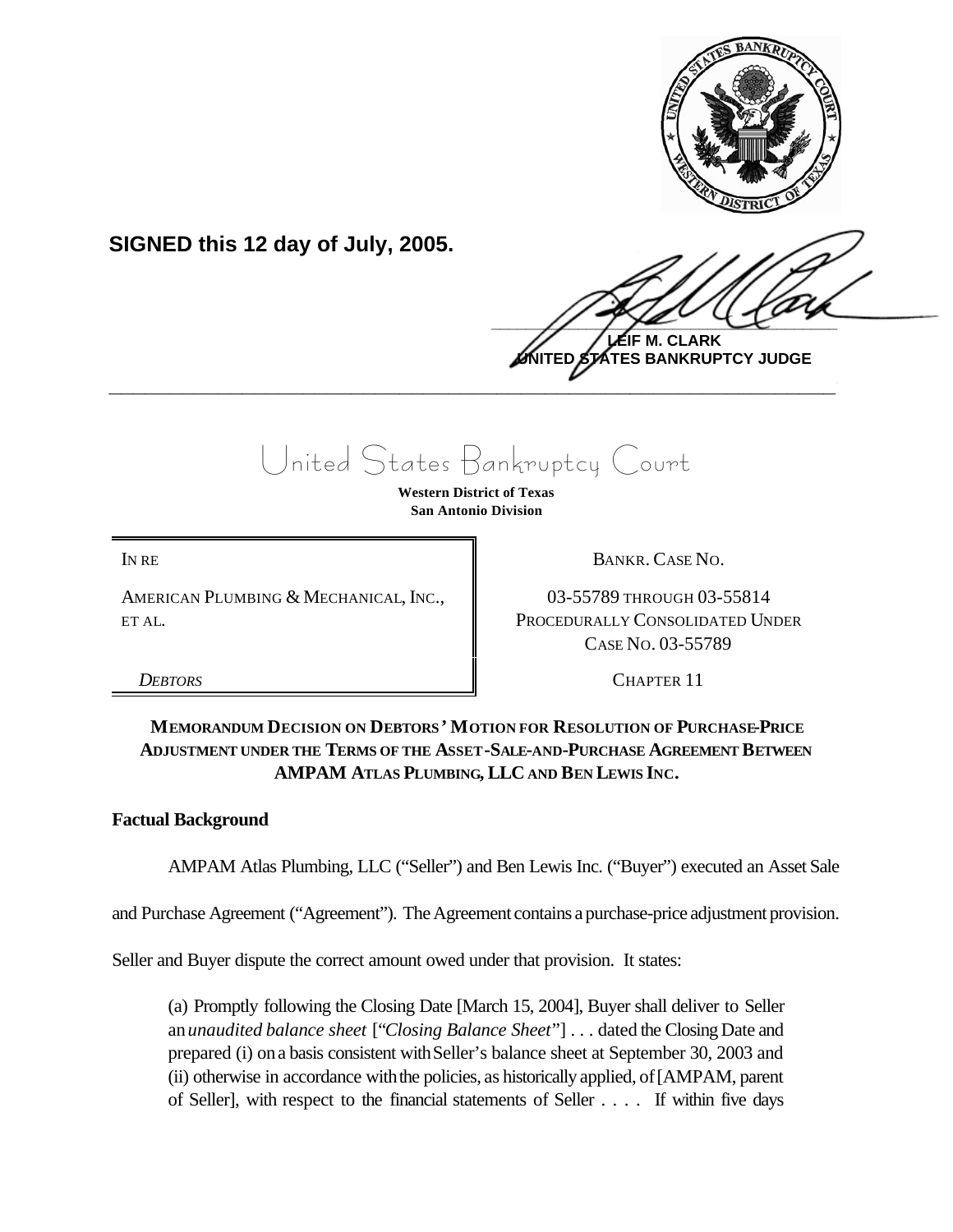following delivery to Seller of the Closing Balance Sheet, Seller raises any objection to the Closing Balance Sheet in writing and Seller and Buyer are unable to resolve such objection within ten days following delivery of the Closing Balance Sheet, either Seller or Buyer may request that the balance sheet of the Closing Financial Statements be audited by an independent accounting firm selected by Seller, suchaudit to be conducted expeditiously, but in any event to be completed within thirty days following the making of the request. Each of Seller and Buyer shall pay one half of the expense of such audit; provided, however, that if Buyer's share of the expense of such audit exceeds \$10,000.00, then Seller shall pay the excess. If Seller fails to object to the Closing Balance Sheet in writing within such five day period, the Seller shall be deemed irrevocably to have accepted the Closing Balance Sheet. The Closing Balance Sheet as agreed to by the parties or the *auditedClosingBalance Sheet*, asthe case maybe,shall be the "*Final Closing Balance Sheet*" for purposes of this Agreement.

(i) If . . . "*Net Liability*" [as determined by the Final Closing Balance Sheet] . . . exceeds \$3,065,000, Buyer shall, within five days following the determination of the Purchase Price adjustment, deliver the amount by which the Net Liability exceeds \$3,065,000 to Seller . . . .

(ii) If Net Liability is less than \$3,065,000, Seller shall, within five days following the determination of the Purchase Price adjustment, deliver the amount, if any, by which Net Liability is less than  $$3,065,000$  to Buyer ....

EXH. 1, AGREEMENT § 1.4 (emphasis added). Section 1.4 contemplates the existence of at most two

balance sheets: the *unaudited* balance sheet (referred to in § 1.4 as the "Closing Balance Sheet"), and the

*audited* balance sheet (referred to in § 1.4 as the "audited Closing Balance Sheet").

Buyer and Seller dispute the amount of Net Liability because they do not agree whichbalance sheet

is the Final Closing Balance Sheet. Buyer initially took the position that the Final Closing Balance Sheet

is the *unaudited* balance sheet, under which Buyer owes Seller \$49,862.56. EXH. 12, 13. Seller contends

the Final Closing Balance Sheet is the *audited* closing balance, under which Buyer owes Seller

\$241,067.00. Neither party claims that the Agreement was terminated under § 9.1 ("Termination").

The Closing Date was March 15, 2004. Six months later, Buyer still had not delivered the unaudited balance sheet. *See* AGREEMENT § 1.4 ("*Promptly following the Closing Date*, Buyer shall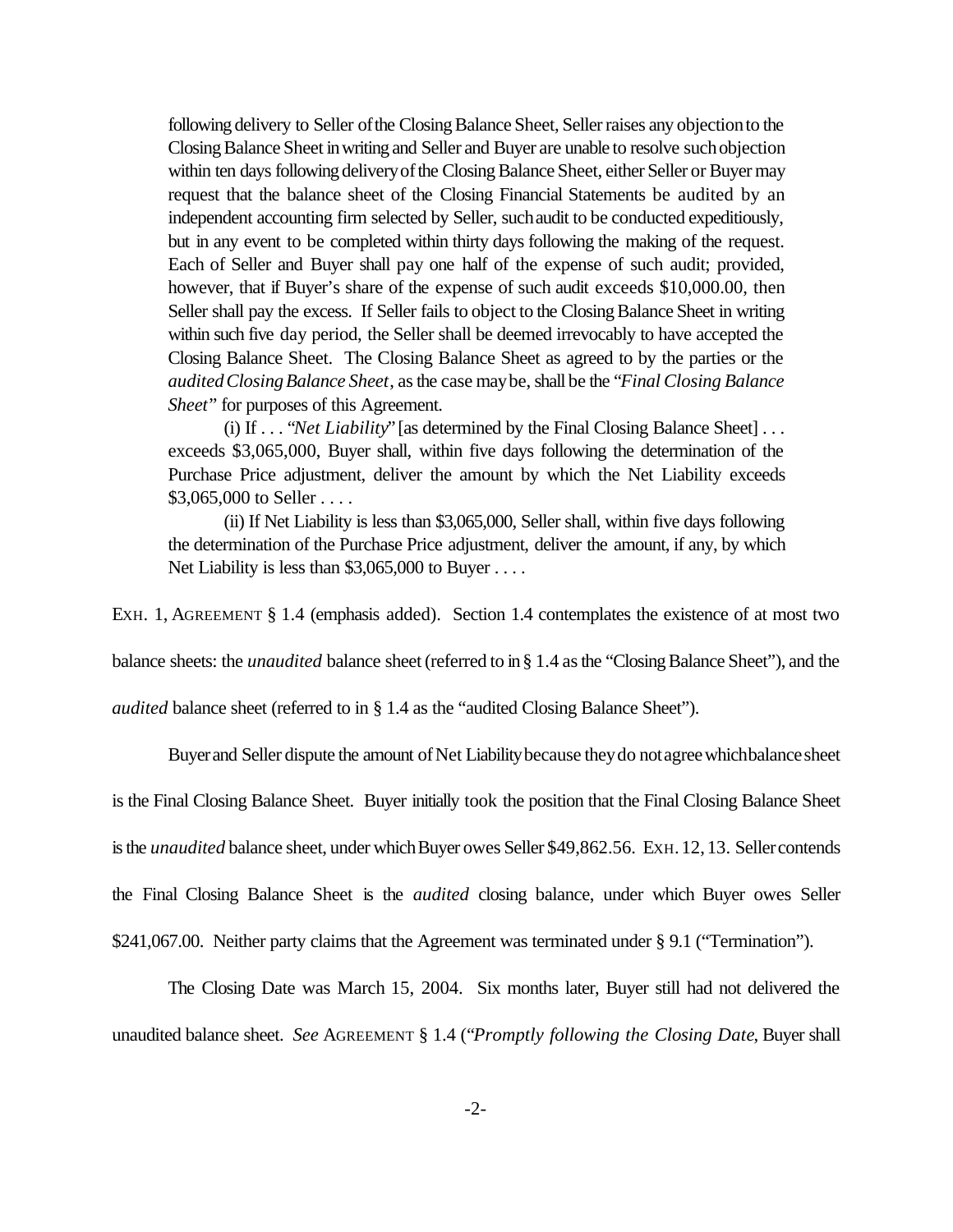deliver to Seller an unaudited balance sheet . . . .") (emphasis added). Seller filed a motion to compel Buyer to perform under the Agreement. Doc. #1880. At the hearing to consider that motion, the parties reached an agreement. Doc. # 2001 ("Agreed Order"). Under the Agreed Order, Buyer had until December 17, 2004 to deliver the unaudited balance sheet. Buyer also agreed to not challenge the independence of Deloitte & Touche LLP ("Deloitte") if Seller objects to the unaudited balance sheet.

Buyer delivered the unaudited balance sheet on December 17, 2004. *See* EXH. 4. Seller timely objected to the unaudited balance sheet. EXH. 6. On January 10, 2005, Seller informed Buyer that it selected Deloitte as the independent accounting firm to perform an audit of the balance sheet. EXH. 7. Deloitte did not perform its audit within thirty days of Seller requesting an independent audit.<sup>1</sup> On March 21, 2005, Seller informed Buyer that it selected Brown & Graham (B&G) to replace Deloitte. EXH. 11. According to B&G's audit, Buyer owes Seller \$241,067.00. *See* EXH. 15. Buyerinsisted that the Final Closing Balance Sheet is the unaudited balance sheet because Seller missed the thirty-day deadline. EXH 12. Buyer sent a check for \$49,862.56 to Seller, whichSellerrejected and sent back. EXHS. 13 and 14. Seller filed a motion to compel Buyer to pay Seller \$241,067.00. Doc. # 2300. In response, Buyer claimed for the first time that it owes Seller nothing under § 1.4. DOC. # 2326 ¶ 39.

Testimony and arguments were presented onSeller'ssecond motion to compel(DOC. # 2300) on May 5, 2005. This dispute requires the court to interpret the Agreement. Texas law applies. AGREEMENT § 11.6 (" . . . this Agreement . . . shall be governed by the laws of the State of Texas . . . .").

#### **Contract interpretation under Texas law**

<sup>&</sup>lt;sup>1</sup> See AGREEMENT § 1.4 ("... either Seller or Buyer may request that the balance sheet of the Closing Financial Statements be audited by an independent accounting firm . . . such audit to be conducted expeditiously, but in any event *to be completed within thirty days following the making of the request*.") (emphasis added).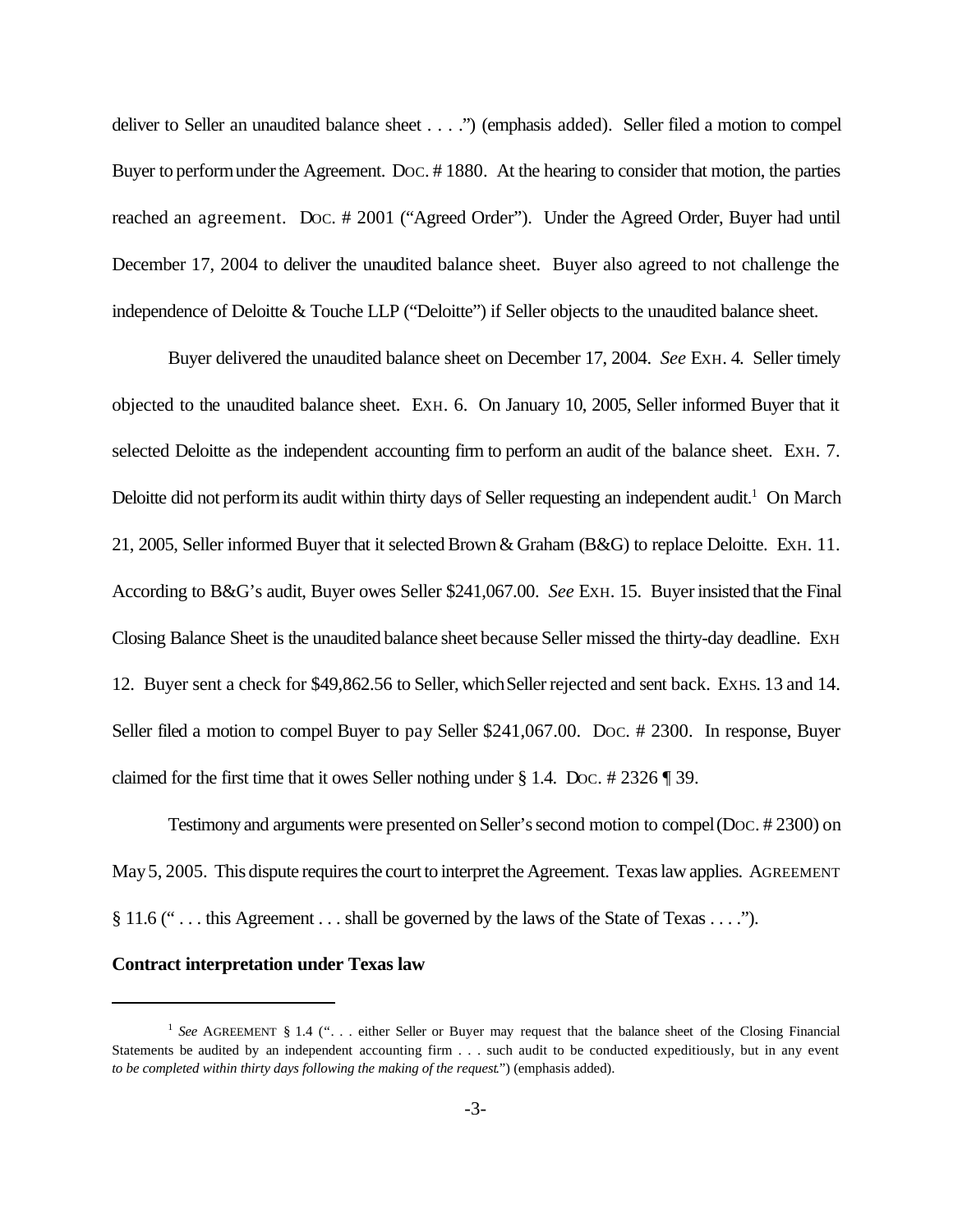Contract interpretation is a question of law. *Instone Travel Tech Marine & Offshore v. Int'l Shipping Partners, Inc.*, 334 F.3d 423, 428 (5th Cir. 2003). "The court's primary concern is to give effect to the written expression of the parties' intent. In doing so, the court should read all parts of the contract together to ascertain the agreement of the parties, ensuring that each provision of the contract is giveneffect and none are rendered meaningless. Texas law requires us to peruse the complete document to understand, harmonize, and effectuate all its provisions." *Id*. (internal citations and quotation marks omitted). "The failure to include more express language of the parties' intent does not create an ambiguity whenonly one reasonable interpretationexists." *Columbia Gas Transmission Corp. v. New Ulm Gas, Ltd.*, 940 S.W.2d 587, 591 (Tex.1996).

#### **Is the thirty-day deadline a condition precedent or a covenant?**

Buyer claims that "no audit was requested on the [unaudited] balance sheet within ten (10) days [its] submission . . . nor was any audit completed within thirty (30) days from the 'formal request' for [Deloitte] to conduct the audit . . . ." Doc. 2326 at  $\P$  17. Pointing to the Agreement's time-is-of-theessence clause, Buyer argues that Seller's "failure to timely request or complete the audit required by Section 1.4 of the Asset Purchase Agreement, means that *there is no purchase price adjustment applicable to thistransaction*." *Id*. at ¶ 25 (emphasis added);*seealso*AGREEMENT § 11.12 ("Time shall be of the essence in all provisions wherein a time is specified."). In essence, Buyer is arguing that the tenand thirty-day deadlines in § 1.4 are condition precedents to the obligation to pay the purchase-price adjustment.<sup>2</sup> "Conditions precedent to an obligation to perform are those acts or events, which occur

 $<sup>2</sup>$  As it turns out, under both the audited and unaudited balance sheets, Buyer has the obligation to pay the</sup> purchase-price adjustment. The obligation could just as well have been the Seller's. *See* AGREEMENT § 1.4(a)(ii) ("If Net Liability is less than \$3,065,000, Seller shall . . . deliver the amount, if any, by which Net Liability is less than \$3,065,000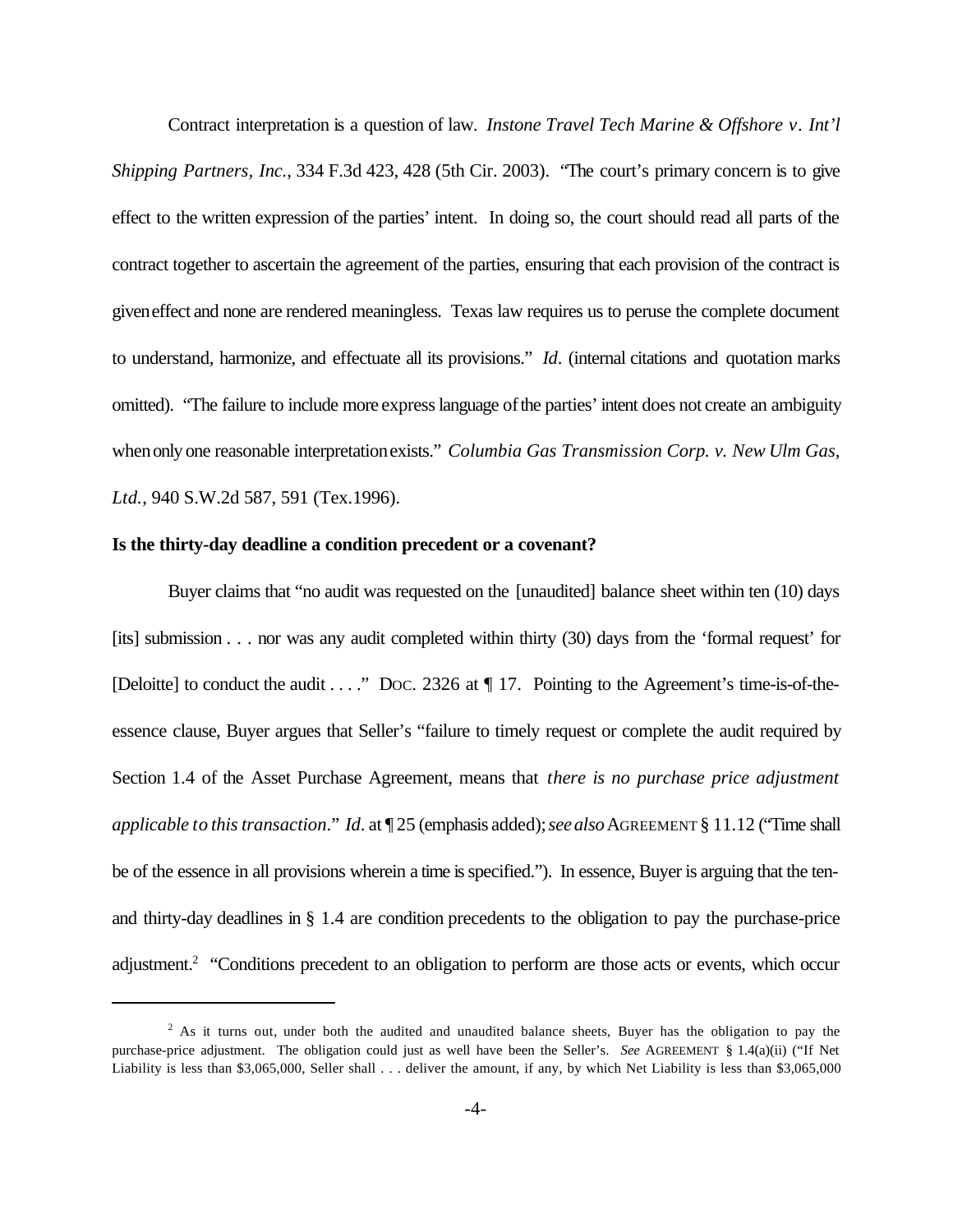subsequently to the making of a contract, that must occur before there is a right to immediate performance . . . ." *T.F.W. Mgmt., Inc. v. Westwood Shores Prop. Owners Ass'n*, 162 S.W.3d 564, 570 (Tex. App.–Houston [14th Dist.] 2004, no pet.), *citing Hohenberg Bros. Co. v. George E. Gibbons & Co.*, 537 S.W.2d 1, 3 (Tex. 1976).

Buyer incorrectly characterizes the deadlines as conditions precedent, and its reliance on the timeis-of-the-essence clause is misplaced. The portion of § 1.4 that contains the ten- and thirty-daydeadlines states:

If within five days following delivery to Seller of the Closing Balance Sheet, Seller raises any objection to the Closing Balance Sheet in writing and *Seller and Buyer are unable to resolve such objection within ten days following delivery of the Closing Balance Sheet*, either Seller or Buyer may request that the balance sheet of the Closing Financial Statements be audited by an independent accounting firm selected by Seller, such audit to be conducted expeditiously, but inany event to be completed within *thirty days*following the making of the request.

AGREEMENT § 1.4 (emphasis added). As a preliminarymatter, the court notes that the ten-day deadline in § 1.4 does not apply a timely request for an audit. Rather, it sets a time limit for Seller and Buyer to resolve Seller's objection to the unaudited balance sheet. If the objection is not resolved within ten days after the delivery of the unaudited balance sheet (and if Seller's objection is timely, which it was), then either Seller or Buyer may request an audit. Section 1.4 sets no deadline for when the audit request must be made. Buyer's assertion that the ten-day deadline applies to the request for an audit would require the court to read § 1.4 as if it says "either Seller or Buyer may request that the balance sheet . . . be audited *but no later than ten days following delivery of the unaudited balance sheet*." The court cannot

to Buyer  $\dots$ .").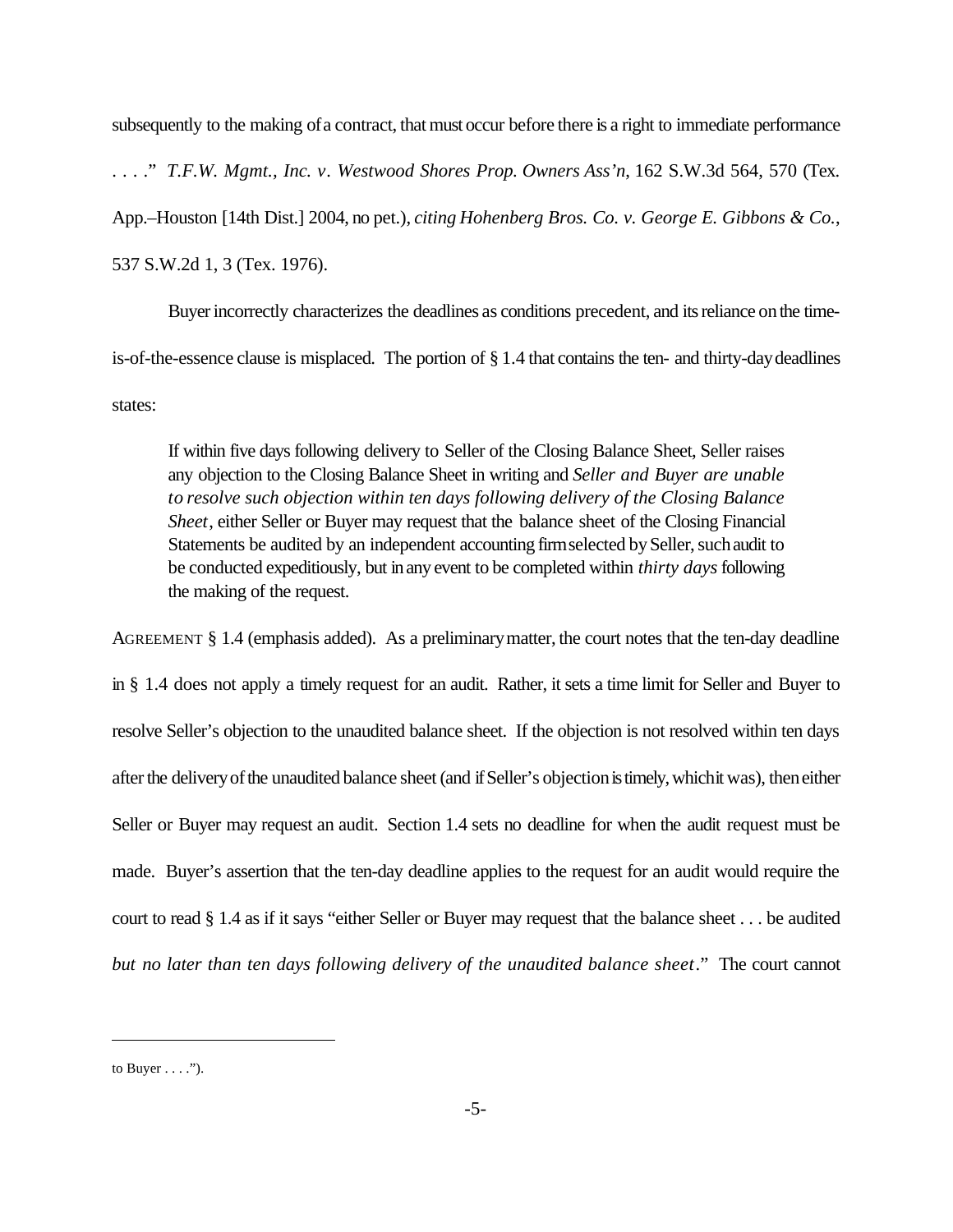rewrite a contract "merely because . . . one of the parties comes to dislike its provisions or thinks that something else is needed in it." *Cross Timbers Oil Co. v. Exxon Corp.*, 22 S.W.2d 24, 26 (Tex. App.–Amarillo 2000, no pet.), *citing HECI Exploration Co. v.Neel*, 982 S.W.2d 881, 888-889 (Tex. 1998).

Buyer is correct that the thirty-day deadline applies to the completion of the audit. *See* AGREEMENT § 1.4 ("... such audit to be conducted expeditiously, but in any event to be completed within *thirty days* following the making of the request.") (emphasis added). However, the court does not agree with Buyer that the thirty-day deadline is a condition precedent to its obligation to pay the purchase-price adjustment. The Texas Supreme Court says:

[i]n order to determine whether a condition precedent exists, the intention of the parties must be ascertained; and *that can be done only be looking at the entire contract*. In order to make performance specifically conditional, a term such as "if", "provided that", "on condition that", or some similar phrase of conditional language must normally be included. *If no such language used, the terms will be construed as a covenant in orderto prevent a forfeiture.* While there is no requirement that such phrases be utilized, their absence is probative of the parties intention that a promise be made, rather than a condition imposed. Inconstruing a contract, forfeiture by finding a condition precedent is to be avoided when another reasonable reading of the contract is possible. . . . Because of their harshness in operation, conditions are not favorites of the law.

*Criswell v. European Crossroads S. Ctr.*, 792 S.W.2d 945, 948 (Tex. 1990) (internalcitations omitted; emphasis added).

The parties clearly knew how to use conditional language. *See* AGREEMENT § 5.1 ("The obligations of Buyer hereunder *are subject to the fulfillment* . . . of each of *the following conditions* . . . .") (emphasis added). But no conditional language exists in the clause containing the thirty-day deadline. In addition, the thirty-day deadline is found in Article 1 of the Agreement ("Sale and Purchase"), not in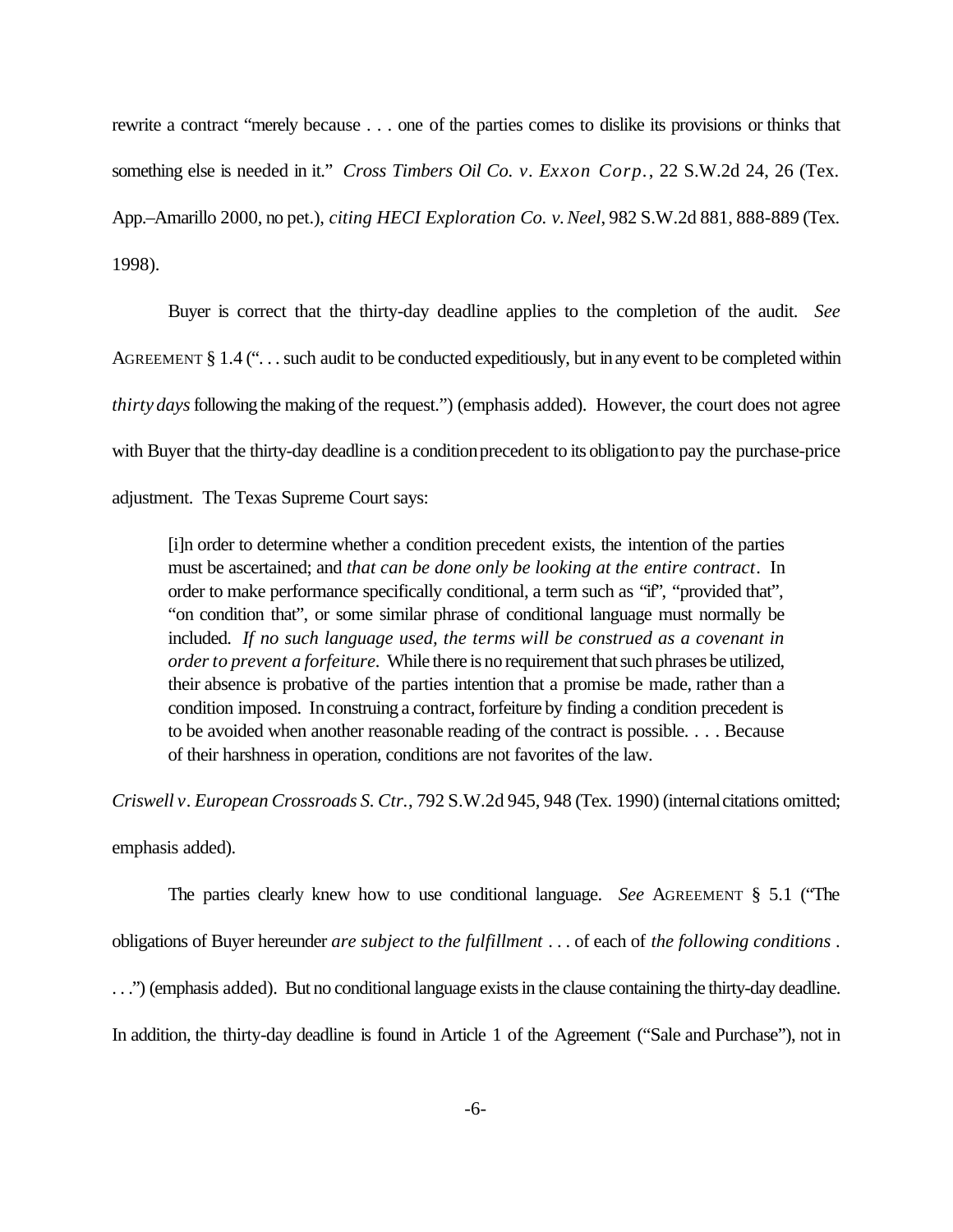Article 5 ("Conditions to Closing"); *see also RHS Interests, Inc. v. 2727 Kirby Ltd.*, 994 S.W.2d 895, 900 n.1 (Tex. App.–Houston [1st Dist.] 1999, no pet.) ("the earnest money there was not a 'condition precedent' because it was not inarticle IV listing'conditions,' but was merely a 'covenant' because it was in articles VII and IX.").

#### **Time-is-of-the-essence clause**

Buyer argues that Seller's failure to timely obtain an audit excuses Buyer's obligation to pay the purchase-price adjustment because the Agreement contains a time-is-of-the-essenceclause. DOC. # 2326 at ¶ 20, *citing Mustang Pipeline Co. v. Driver Pipeline Co.*, 134 S.W.3d 195 (Tex. 2004); *see also* AGREEMENT § 11.12. Buyer's reliance on the Agreement's time-is-of-the-essence clause is misplaced for three reasons. First, the Texas Supreme Court in *Mustang* stated that "a party is released from further obligation under the contract *only if the other party materially breached*." *Mustang*, 134 S.W.3d at 198 (emphasis added).<sup>3</sup> Buyer did not satisfy its burden of proof to show that Seller materially breached the Agreement byfailingto timely obtain anaudit. *See Bank One, Texas, N.A. v. F.D.I.C.*, 16 F.Supp.2d 698, 713 (N.D. Tex. 1998) (stating that plaintiff has burden of proof to show breachwas material under Texas law).

*Mustang* lists five factors to consider in determining whether a failure to perform is material:

[1] the extent to which the injured party will be deprived of the benefit which he reasonably expected;

[2] the extent to which the injured party can be adequately compensated for the part of that benefit of which he will be deprived;

[3] the extent to which the party failing to perform or to offer to perform will suffer

<sup>&</sup>lt;sup>3</sup> It logically follows, by contrapositive, that if breach is not material, then the non-breaching party is not released from its obligation to perform. Almost all Texas courts, however, prefer to phrase it as "*p* only if *q*" instead of "if *not q*, then *not p*", where *p* = "non-breaching party is released from further obligation" and  $q =$  "breach is material".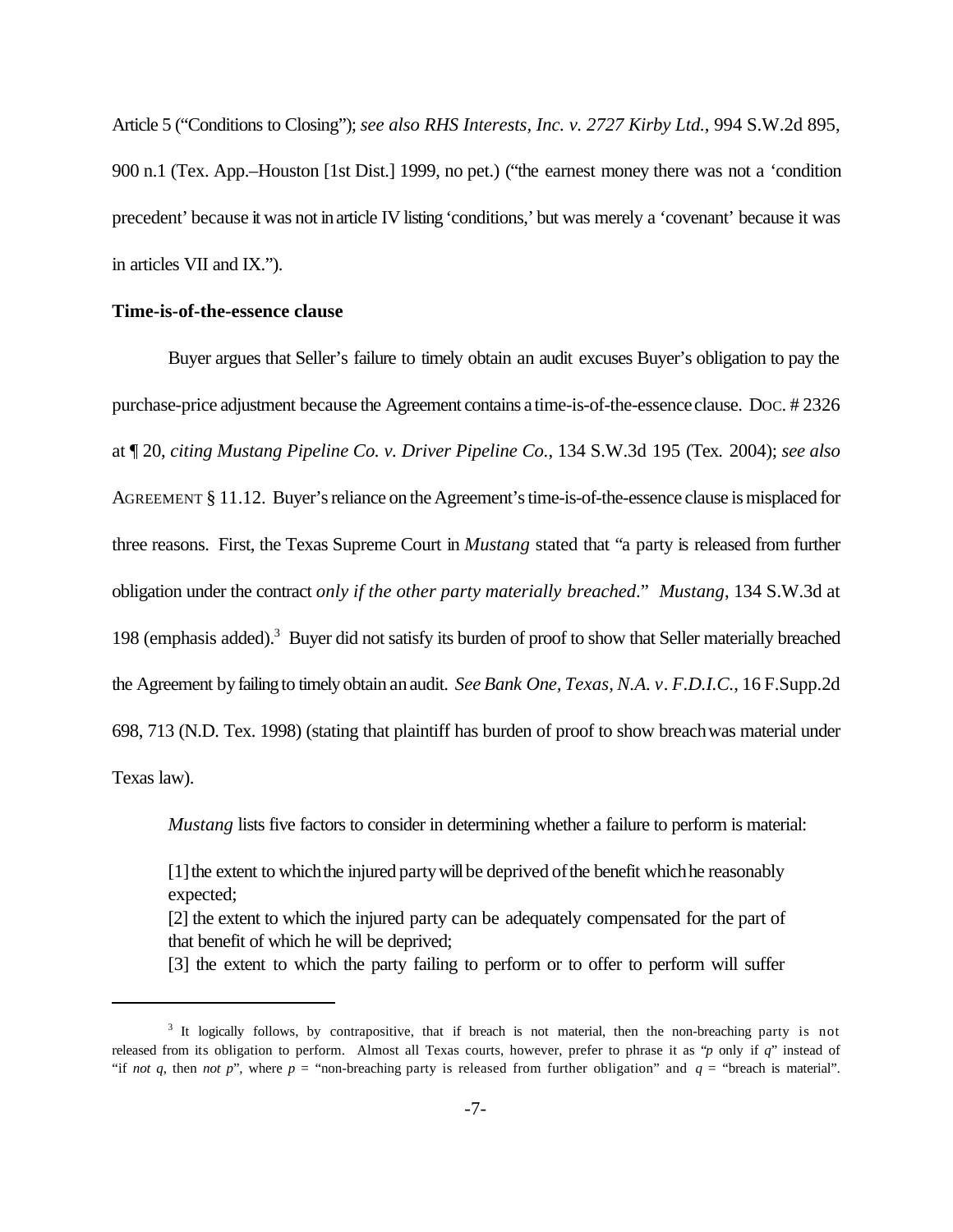#### forfeiture;

[4] the likelihood that the party failing to perform or to offer to perform will cure his failure, taking account of the circumstances including any reasonable assurances; [5] the extent to which the behavior of the party failing to perform or to offer to perform comports with standards of good faith and fair dealing.

## *Mustang*, 134 S.W.3d at 199.

All five factors weigh in favor of finding the breachto be non-material. Buyer will not be deprived of any benefit. In fact, as established by testimony during the hearing, Buyer received over a year ago all that it bargained to receive (that is, substantially all the assets used by Seller in the Maryland Business). Factor two therefore does not apply because Buyer actually is benefitting from the delay in paying the purchase-priceadjustment. Under both the unaudited and audited balance sheets, Buyer owes Seller some purchase-price adjustment. Buyer's delay in paying that adjustment amount is tantamount to Seller loaning that amount to Buyer at 0% interest. More importantly, Buyer failed to prove up any damages that it allegedly suffered from the delay. Under factor three, Seller will suffer the forfeiture of the purchase-price adjustment, which Seller claims is \$241,067.00. Factor four is not directly applicable because Seller already cured the failure to obtain an audit bypromptly seeking anaudit fromanother accounting firm. As soon as Deloitte confirmed that it would not perform the audit,<sup>4</sup> Seller informed Buyer of the situation and selected B&G to perform the audit.<sup>5</sup> Finally, the court finds that Seller acted in good faith. Seller was not responsible for Deloitte's delay and ultimate failure to conduct the audit, and Seller was diligently found a replacement auditor.

The second reason why Buyer's reliance on the time-is-of-the-essence clause is misplaced is

<sup>4</sup> *See* EXH. 10 (March 18, 2005 (Friday) email from Deloitte to Seller and its counsel).

<sup>&</sup>lt;sup>5</sup> EXH. 11 (March 21, 2005 (Monday) letter from Seller's counsel to Buyer's counsel).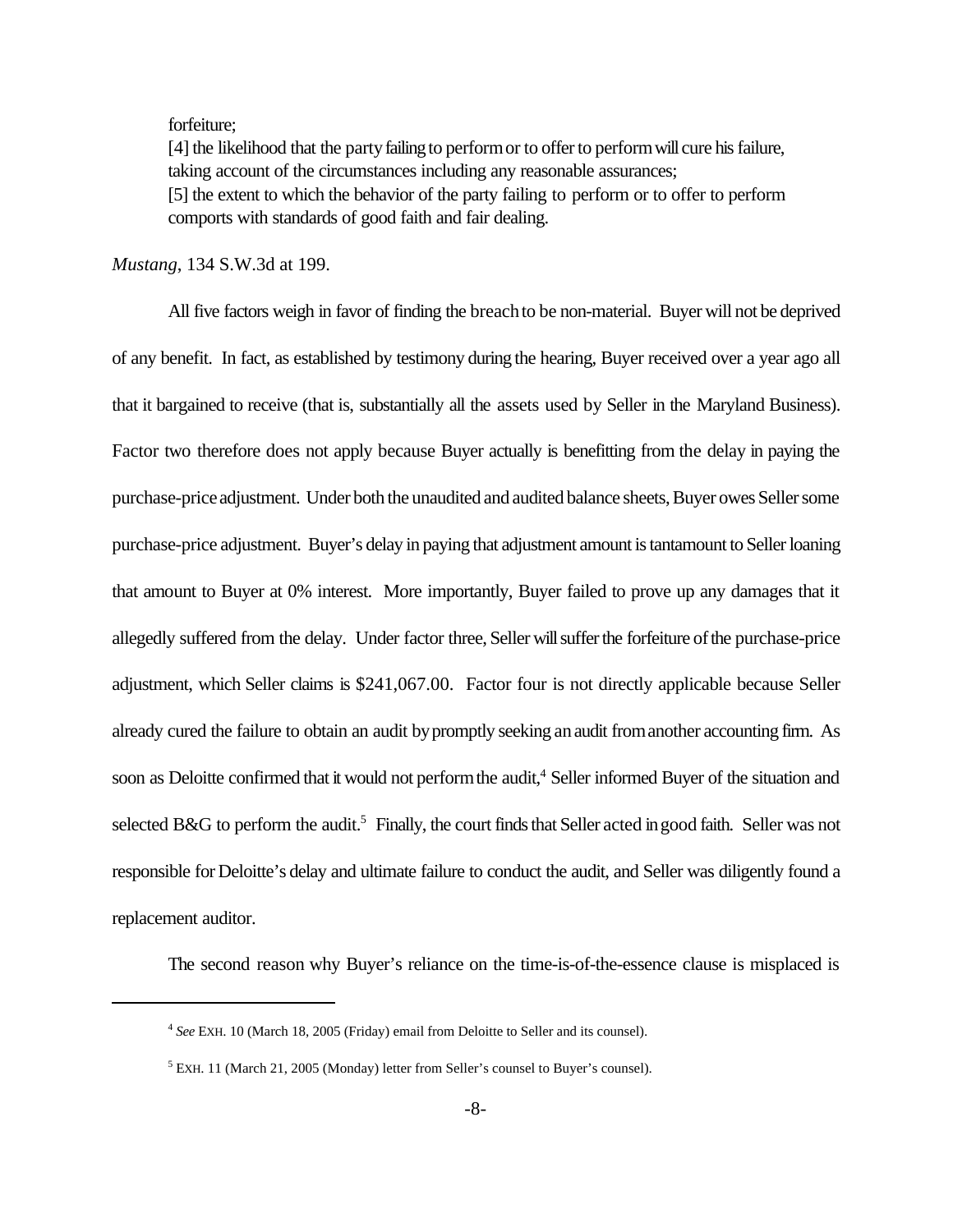explained by the Texas Supreme Court in *Hanks*: even assuming for the sake of argument that Seller's breach was material, a "party who elects to treat a contract as continuing deprives himself of any excuse for ceasing performance onhis own part." *Hanks v. GAB Business Servs., Inc.*, 644 S.W.2d 707, 708 (Tex. 1982). Buyer treated the Agreement, and specifically the purchase-price adjustment provision, as continuingwhenit offered topaythe purchase-price adjustment of\$49,862.56 (according to the unaudited balance sheet), *after* the thirty-day deadline had passed. *See* EXHS. 12 and 13. In doing so, Buyer deprived itself of any excuse for ceasing performance on its part.

Finally, the evidence establishes that Buyer waived Seller's duty to obtain an audit within thirty days. Even if the contract expressly states that time is of the essence, "strict performance may be waived by the party entitled to insist on it. Such waiver may be written or oral, and it may be shown by circumstances or course of dealing. . . . Waiver of timely performance may result from one party's express or implied assent to the continued performance of the other party without objection to the delay." *Carpet Servs., Inc. v. George A. Fuller Co.*, 802 S.W.2d 343, 346 (Tex. App.–Dallas 1990), *aff'd*, 823 S.W.2d 603 (Tex. 1992).<sup>6</sup>

The relevant portion of  $\S 1.4$  states that "either Seller or Buyer may request that the balance sheet of the Closing Financial Statements be audited by an independent accounting firm . . . such audit to be conducted expeditiously, but in any event to be completed within thirty days following the making of the request." AGREEMENT § 1.4. Seller made the request on January 10, 2005. EXH. 7 (letterindicating that Seller selected Deloitte). That gave Deloitte thirty days from January 10, 2005 – *i.e.*, February 9, 2005

<sup>6</sup> *See also Laredo Hides Co. v. H&H Meat Prods. Co.*, 513 S.W.2d 210, 218 (Tex. Civ. App.–Corpus Christi 1974, writ ref'd n.r.e.) (waiver of timely performance "will result from any act that induces the opposite party to believe that exact performance within the time designated in the contract will not be insisted upon.").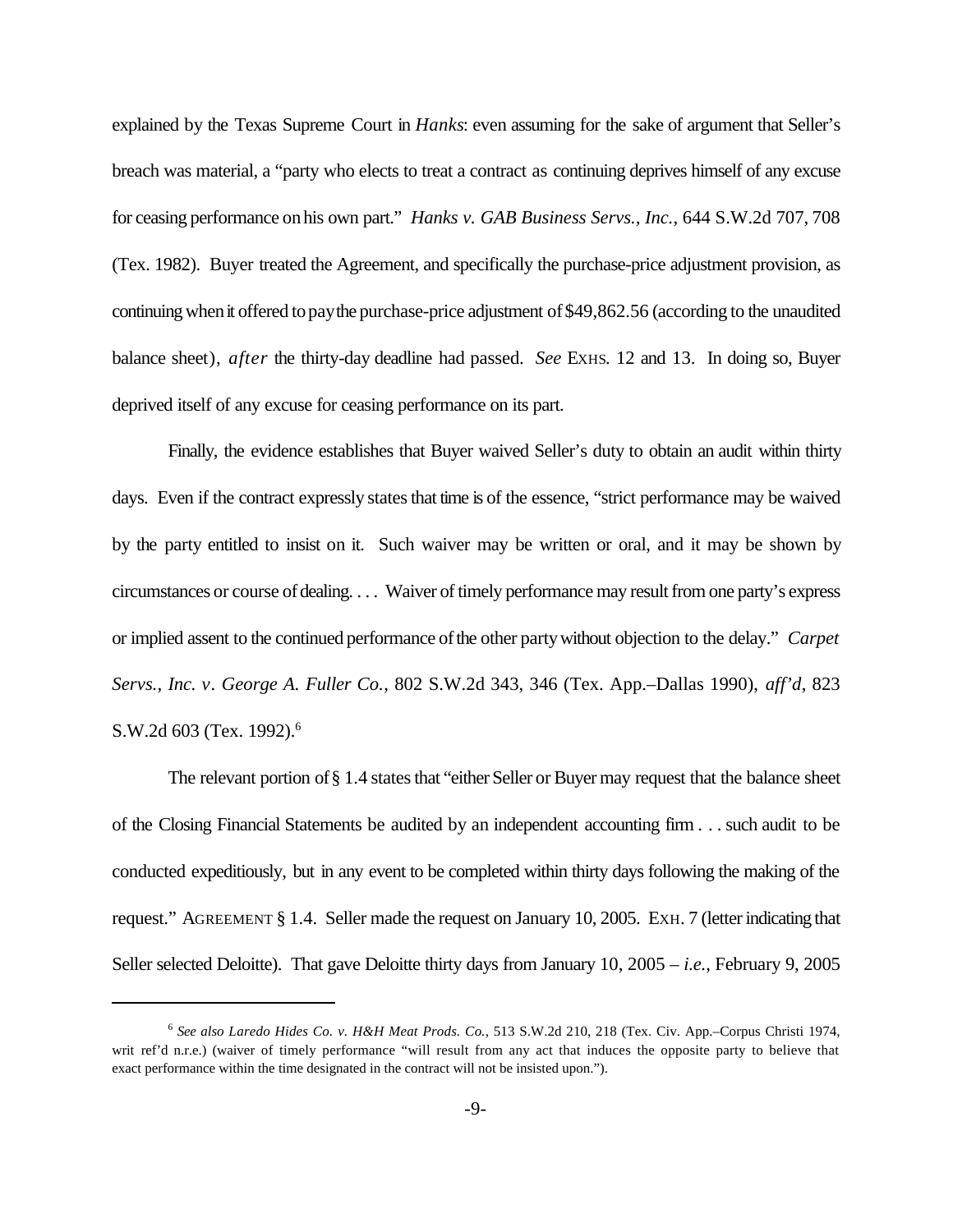– to perform its audit. On March 21, 2005, almost six weeks after the February 9 deadline, Seller informed Buyer that it selected B&G to replace Deloitte. EXH. 11. At no time during those six weeks did Buyer object to the failure to complete an audit by February 9. Buyer objected for the first time on March 25, 2005 (EXH. 12) and only because Buyer was responding to Seller's March 21, 2005 letter (EXH. 11). In failing to promptly insist on timely performance, Buyerimpliedly assented to Seller's delay in obtaining the audit. *See Tenneco Inc. v. Enter. Prods. Co.*, 925 S.W.2d 640, 643 (Tex. 1996) (lengthy period of inaction is enough to prove waiver).

The court's finding of waiver is not inconsistent with the Agreement. The parties themselves contemplated the possibility of waiver. *See* AGREEMENT § 11.2.<sup>7</sup> Other circumstancesindicate Buyer's willingness to tolerate delay under § 1.4. For example, § 1.4 required Buyer to deliver to Seller "[*p*]*romptly* following the Closing Date . . . an unaudited balance sheet . . . ." (emphasis added). Buyer did not deliver the unaudited balance sheet until about nine months later, and only after Seller filed a motion to compel.

Buyer argues the court should not consider any extrinsic evidence when examining the time-is-ofthe-essence clause, citing *Enclave v. Resolution Trust Corp.*, 986 F.2d 131, 133 (5thCir. 1993) (citing cases from the Waco and Tyler courts of appeal). Buyer's argument goes too far. *Siderius*, one of the cases *Enclave* cites, recognized that time-is-of-the-essence clauses may be waived. *See Siderius, Inc.*

<sup>&</sup>lt;sup>7</sup> Section 11.2 states that "[a]ny term or condition of this Agreement may be waived at anytime by the party which is entitled to the benefit thereof; such waiver shall be in writing and shall be executed by the chairman, president or a Vice president of each of the parties . . . ." Section 11.2's requirement that a waiver be in writing is consistent with the court's finding of waiver because the court found implied waiver. Section 11.2 addresses only express waiver. *See Segal v. Emmes Capital, L.L.C.*, 155 S.W.3d 267, 281 (Tex. App.–Houston [1st Dist.] 2004, no pet. h.) (discussing express and implied waiver).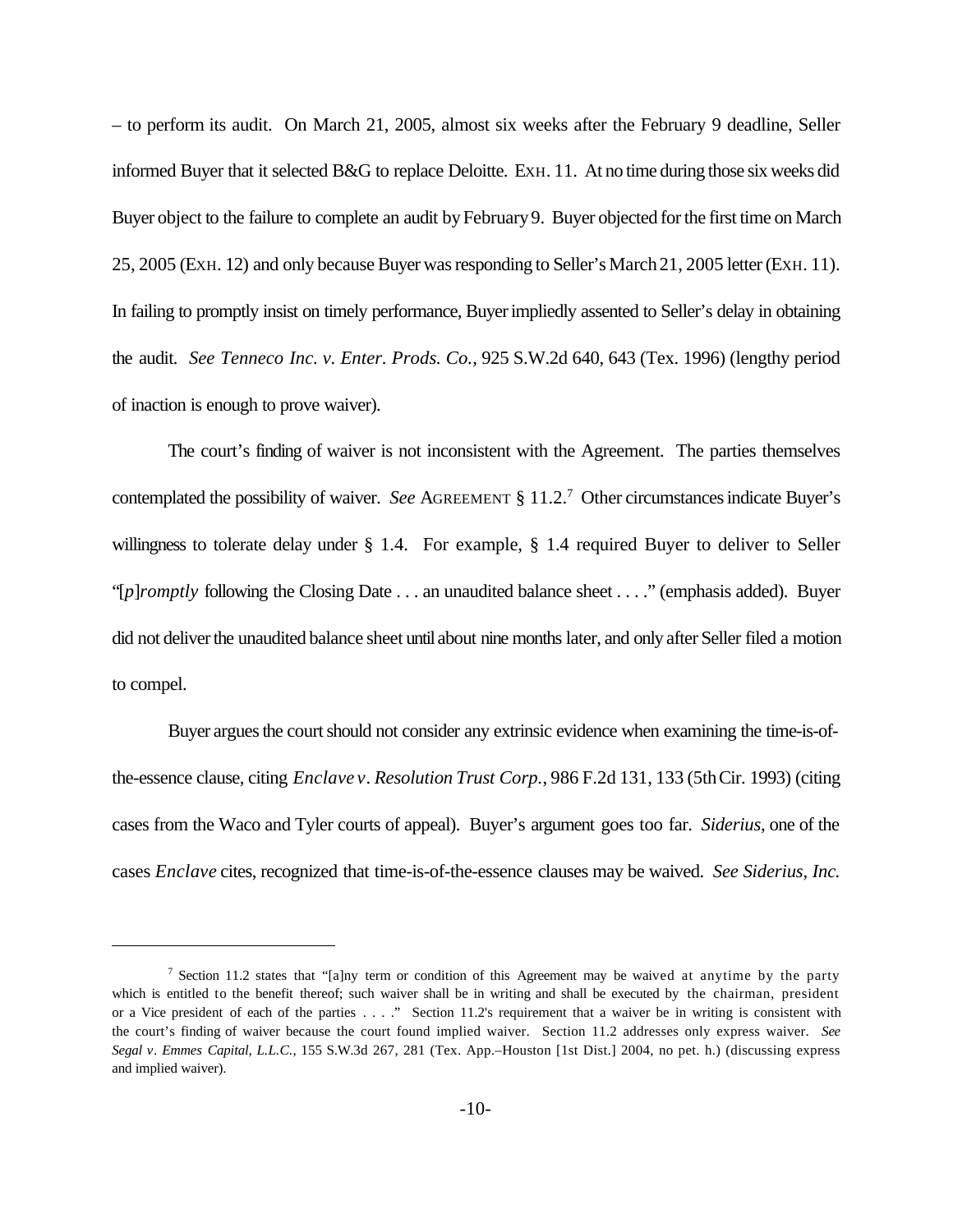*v. Wallace Co.*, 583 S.W.2d 852, 864 (Tex. Civ. App.–Tyler 1979, no writ) ("The evidence fails to conclusively establish that Wallace waived time is of the essence, and Siderius has therefore waived this claim."). The Tyler appellate court also acknowledges that time-is-of-the-essence clauses may be waived.<sup>8</sup> Waiver is ordinarily a question of fact but "[w]here the facts and circumstances are admitted or clearly established . . . the question becomes one of law." *Tenneco*, 925 S.W.2d at 643. *Enclave* itself recognized this:"[w]hentime is of the essence is expressed, *as in this case* [where the factsindicated that the parties always intended for time to be of the essence], there remains no question of fact for the jury but is determined by the court as a finding of law." 986 F.2d at 133.

In conclusion, the court finds that Buyer waived the requirement that the audit be completed within thirty days of the request for an independent audit. Having waived timely performance, Buyer remains obligatedtoperformunderthe purchase-price adjustment provision, and Buyer cannotcomplainofSeller's failure to obtain an audit within thirty days. Buyer must still perform even if Buyer were in a position to assert breach of contract because the court finds no materialbreach. *See Mustang*, 134 S.W.3d at 198. Buyer performs under § 1.4 by paying the purchase-price adjustment. How much that is requires interpretation of what constitutes the Final Closing Balance Sheet.

#### **Which balance sheet is the Final Closing Balance Sheet?**

Section 1.4 defines "Final Closing Balance Sheet" in the last sentence of subsection (a): "The Closing Balance Sheet [the unaudited balance sheet] *as agreed to by the parties* or the audited Closing Balance Sheet, as the case may be, shall be the "Final Closing Balance Sheet" for purposes of this

<sup>8</sup> *See Hage v. Westgate Square Commercial*, 598 S.W.2d 709, 711 (Tex. Civ. App.–Waco 1980, writ ref'd n.r.e.), *citing Puckett v. Hoover*, 202 S.W.2d 209, 212 (Tex. 1947).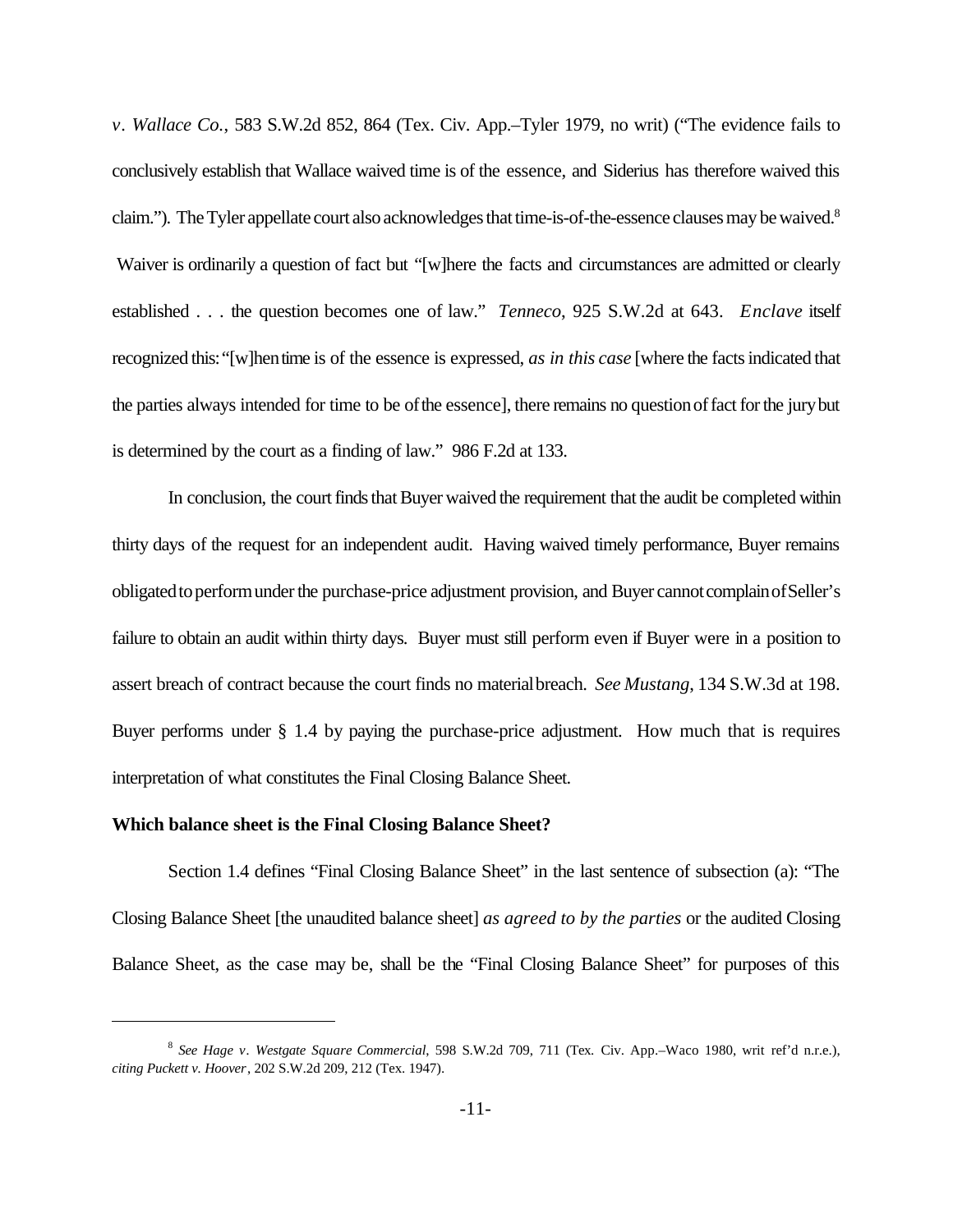Agreement." EXH. 1, AGREEMENT § 1.4 (emphasis added). Because the parties did not agree to the unaudited balance sheet, it cannot be the Final Closing Balance Sheet. That leaves the only other alternative to be the Final Closing Balance Sheet – the audited balance sheet.

Buyer argues that B&G's audit was not an audit under § 1.4 because B&G made no effort "to prove up or confirm independently any of the line items of the balance sheet through third parties." DOC. # 2326 at  $\P$  24. Buyer presented no evidence to support its assertion, and B&G's audit report says otherwise. *See* EXH. 15.<sup>9</sup>

At the hearing, Buyer reiterated its argument that B&G should have conducted a full-blown audit. Buyer's argument requires the court to determine what  $\S 1.4$  meant by "audit". In interpreting a contract, courts "give terms their plain, ordinary, and generally accepted meaning unless the instrument shows that the parties used themina technicalor different sense." *Heritage Res., Inc. v. NationsBank*, 939 S.W.2d 119, 121 (Tex. 1996). The generally accepted meaning of "audit" does not dictate the scope of an audit.<sup>10</sup> Instead, the scope of an audit is determined by agreement among the relevant parties. $11$ 

The Agreement does not contemplate a full-scale audit. Section 1.4 expressly restricts the scope

<sup>&</sup>lt;sup>9</sup> "We conducted our audit in accordance with auditing standards generally accepted in the United States of America. Those standards require that we plan and perform the audit to obtain reasonable assurance about whether the schedule is free of material misstatement. An audit includes examining, on a test basis, evidence supporting the amounts and disclosures in the Schedule of Objections to the Purchase Price Adjustment."

<sup>&</sup>lt;sup>10</sup> The generally accepted meaning of "audit" is a "process whereby [an independent auditor] conducts an examination of management's financial statements to determine whether the statements present fairly the financial information which they purport to convey." *S.E.C. v. Arthur Young & Co.*, 590 F.2d 785, 788 n.2 (9th Cir. 1979) (also discussing GAAS, generally accepted accounting principles).

<sup>11</sup> *Cumis Ins. Soc'y Inc. v. Tooke*, 293 A.D.2d 794, 798 (N.Y. App. Div. 2002); *see also Akin v. Q-L Invs., Inc.*, 959 F.2d 521, 528 (5th Cir. 1992) (only the balance sheets were audited) *and* Vincent J. Love, UNDERSTANDING AND USING FINANCIAL DATA: AN ERNST & YOUNG GUIDE FOR ATTORNEYS 21-25 (1992) (discussing the different types of financial statements, including balance sheets).